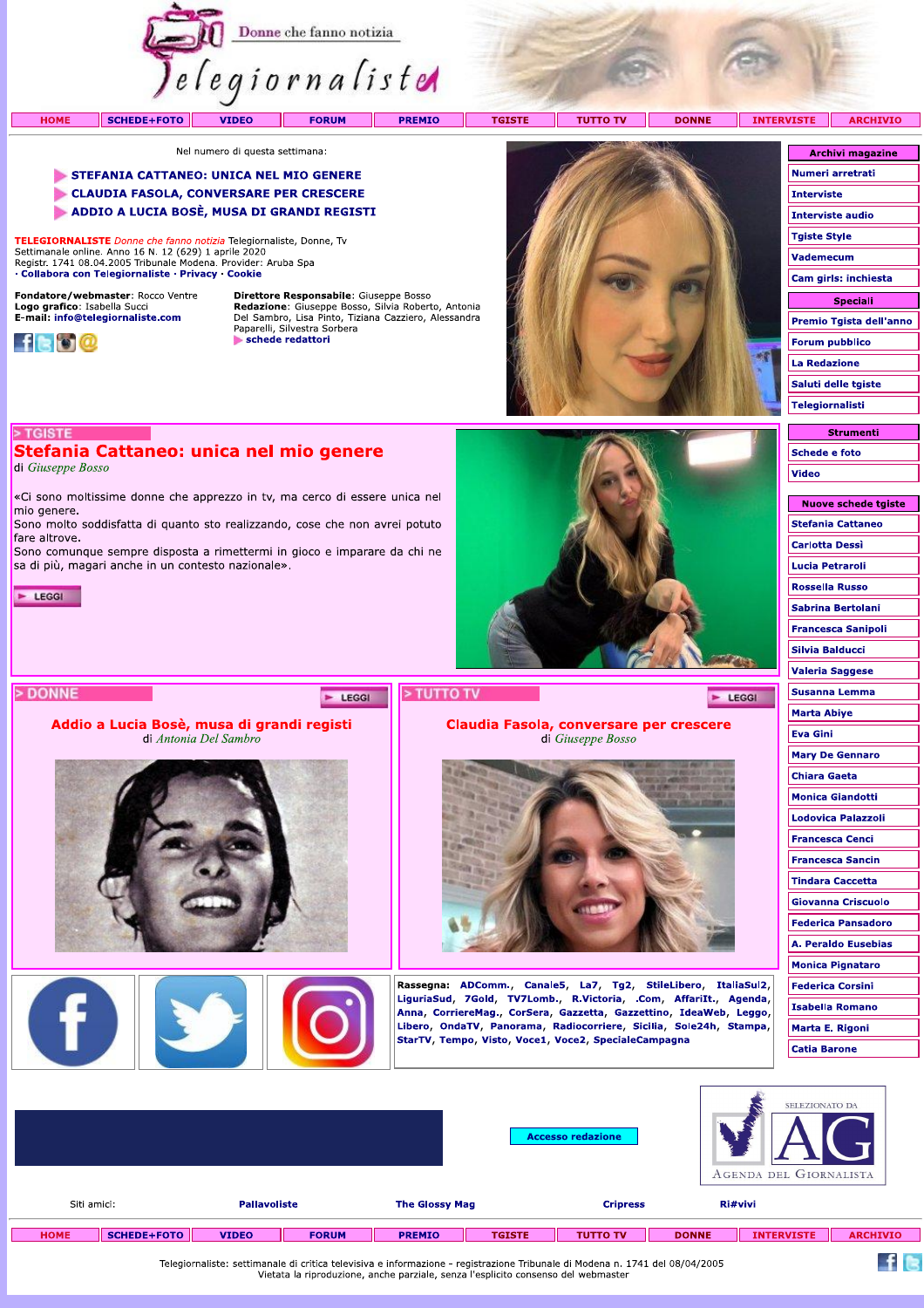|             |                    |              | Donne che fanno notizia<br><i>elegiornaliste</i> |               |               |                 |              |                   |                 |
|-------------|--------------------|--------------|--------------------------------------------------|---------------|---------------|-----------------|--------------|-------------------|-----------------|
| <b>HOME</b> | <b>SCHEDE+FOTO</b> | <b>VIDEO</b> | <b>FORUM</b>                                     | <b>PREMIO</b> | <b>TGISTE</b> | <b>TUTTO TV</b> | <b>DONNE</b> | <b>INTERVISTE</b> | <b>ARCHIVIO</b> |

## $\boldsymbol{T}$ qiste Approfondimenti e notizie sul mondo delle telegiornaliste

### **Stefania Cattaneo: unica nel mio genere**

di Giuseppe Bosso

.<br>Intervistiamo **Stefania Cattaneo**, conduttrice di *Un Calcio ai Social*, in onda su Telenova.

### Come si è svolta fin qui la tua carriera?

«Posso dire che ormai sono più di 10 anni di lavoro in tv, ho iniziato con canali tematici, principalmente quello sportivo nerazzurro che mi ha regalato popolarità per via del tifo calcistico che in Italia è davvero caldissimo, per arrivare alla professione vera e propria di giornalista e conduttrice, con argomenti svariati. Io credo molto nella specializzazione, soprattutto in tempi moderni come questi, motivo per cui tendo a proseguire con lo sport, legato al gossip».

### Come si sono sviluppate le trasmissioni che hai condotto?

«I miei programmi nascono dall'intuizione di legarmi al gossip e insieme al calcio; prima è stata l'invenzione di Wags - le donne nel pallone, programma a quiz e interviste su sport e donne. Nell'ultimo anno ho creato un nuovo format, sempre di mia invenzione: Un Calcio ai social, in onda su Telenova, tv che l'ha accolto con entusiasmo sotto l'ala fortunata di Novastadio, come sua appendice. Insieme a Luciano Rindone, giornalista della testata, mostriamo i meme, i post e le cose più simpatiche e irriverenti del web legati allo sport e alle notizie più curiose. Oggi moltissime pagine social ci contattano per sottoporci loro materiale originale e altrettanti tifosi da casa inviano quelle che sono piaciute per segnalarle alla tv»

### Donne e pallone, un binomio ormai consolidato, ma non ancora del tutto accettato, come dimostrano alcune recenti dichiarazioni di Zeman o le frasi di Mihajlovic su Mikaela Calcagno di qualche anno fa: hai mai subito questo tipo di discriminazioni?

«Assolutamente no e, se posso, utilizzo la vostra intervista per ringraziare due realtà che mi hanno davvero stupita: Telenova, nelle vesti della sua direttrice Adriana Santacroce e Calciomercato.com per avermi sostenuta e apprezzata non solo come donna, in redazioni sportive composte per lo più da uomini, ma anche in questo momento "speciale" per via della maternità. Chapeau! Fossero tutti così casi come quello citato non sarebbero mai accaduti. Come dissi tempo fa ospite in Rai da Sabrina Gandolfi e Francesco Rocchi, chi si occupa oggi di calcio non può esimersi dalla conoscenza della comunicazione e dall'attenzione per le parole dette in pubblico, conferenze stampe o interviste che siano. Bisogna pesare le esternazioni e, se necessario, chiedere scusa».

### .<br>C'è qualche conduttrice o giornalista sportiva che ammiri particolarmente e a cui cerchi di ispirarti?

«A parte le sopra citate, ci sono moltissime donne che apprezzo in tv, ma cerco di essere unica nel mio genere».

### Ti sta stretto il contesto locale?

«Per il momento sono molto soddisfatta di quanto sto realizzando, cose che non avrei potuto fare altrove. Sono comunque sempre disposta a rimettermi in gioco e imparare da chi ne sa di più, magari anche in un contesto nazionale».

### Si può conciliare lavoro e vita privata con i ritmi frenetici della vita di oggi?

«È difficilissimo, si può fare, ma qualcosa va sacrificato. Nel mio caso ho poche "distrazioni", praticamente non ho tempo libero, ma quando il lavoro è la tua passione, non se ne sente il peso».

### .<br>Ti sei mai dovuta confrontare con la parola `bavaglio'?

«Una volta, quando il mio direttore mi imponeva una visione pro squadra (mi riferisco ancora ai tempi delle tv tematiche) anche quanto palesemente la situazione prevedeva quasi una rivolta popolare. Per fortuna anche tutti gli altri conduttori e giornalisti non erano in linea e si è smussata la linea editoriale. Per il resto mi sento libera e appagata, una fortuna vera!».

### I tuoi prossimi impegni e le tue aspettative future.

«Sicuramente proseguire con il mio programma tv e con la rubrica per Calciomercato.com, che adoro. Una volta avuto il secondo bimbo, mi piacerebbe rientrare in una redazione. Ma forse ho una proposta in cantiere che se dovesse realizzarsi sarà ancora meglio... incrociamo le dita! Intanto sto realizzando un sito internet 

versione stampabile | interviste alle telegiornaliste

| <b>HOME</b> | SCHEDE+FOTO | <b>VIDEO</b> | <b>FORUM</b> | <b>PREMIO</b> | <b>TGISTE</b>                                                                                                                | <b>DONNE</b> | <b>INTERVISTE</b> | <b>ARCHIVIO</b> |
|-------------|-------------|--------------|--------------|---------------|------------------------------------------------------------------------------------------------------------------------------|--------------|-------------------|-----------------|
|             |             |              |              |               | Telegiornaliste: settimanale di critica televisiva e informazione - registrazione Tribunale di Modena n. 1741 del 08/04/2005 |              |                   |                 |

Vietata la riproduzione, anche parziale, senza l'esplicito consenso del webmaster

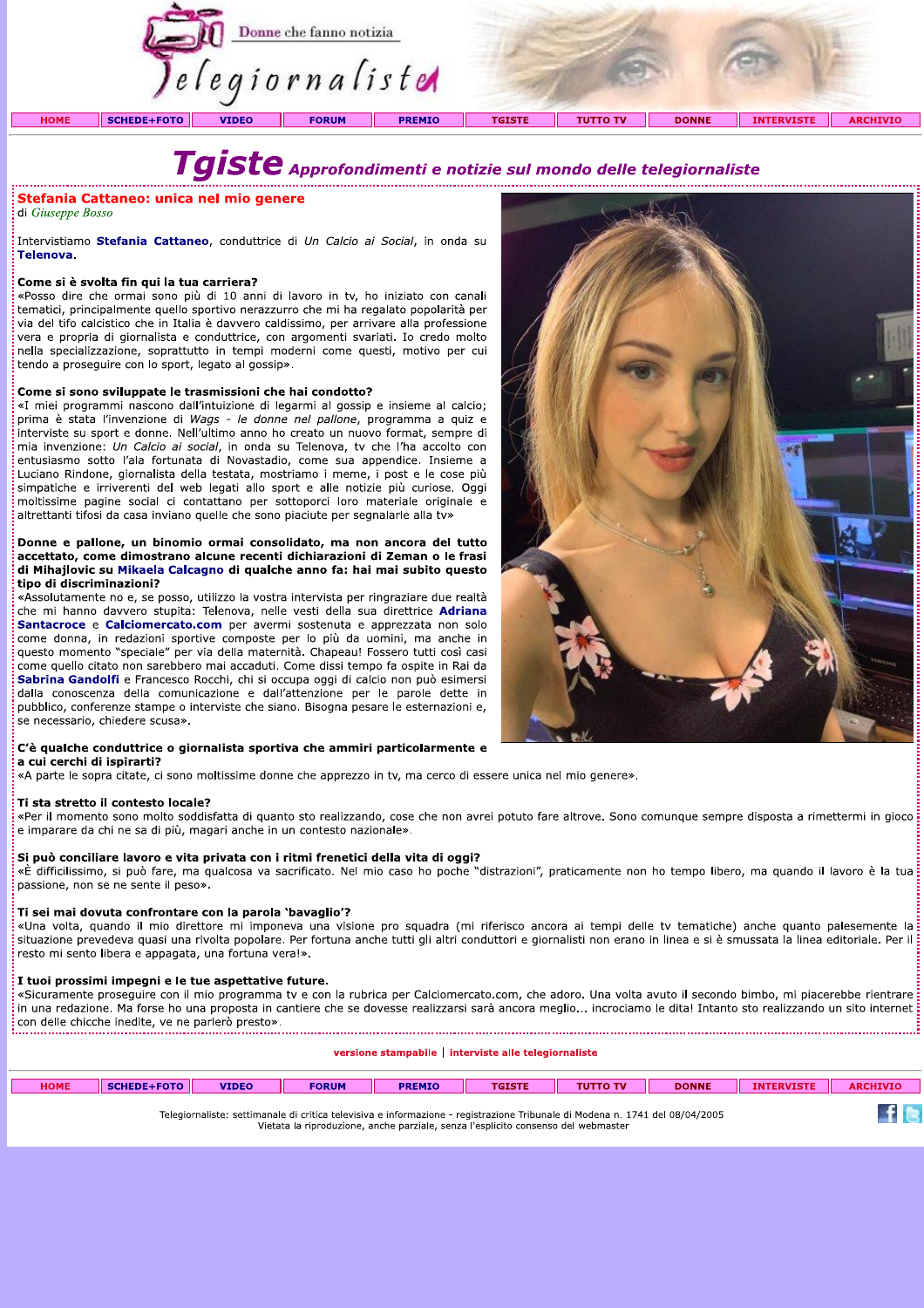

# Tutto TV Ieri, oggi e domani

### Claudia Fasola, conversare per crescere

di Giuseppe Bosso

.<br>Volto televisivo e speaker radiofonica, incontriamo Claudia Fasola.

### Come sta vivendo questo periodo di quarantena?

«È un periodo particolare, sospeso. Tuttavia questa situazione di estrema gravità che tutto il Pese sta attraversando mi dona l'opportunità di passare più tempo con la mia famiglia. Sto cercando di vivere ogni giornata come una risorsa. Riscopro anche la bellezza di trasmettere in diretta con Ciaocomo pur rimanendo a casa, un'esperienza questa nuova, strana ma allo stesso tempo piacevole. Mi tengo informata e mi alleno quotidianamente grazie ad una delle mille applicazioni che possono mettere in contattato tante persone pur rimanendo nel proprio salotto. Difficile però conciliare tutto con due bambine, gemelle, di quattro anni, ma con un po' di inventiva e creatività può' essere divertente».

### Dal meteo alla radio passando per Ovc: come ha affrontato questo cambiamento?

«Nella mia vita professionale ho cambiato scenario mille volte. Mi sono reinventata e non mi sono mai fermata cambiando posto di lavoro e anche città, sempre con un comune denominatore: comunicazione e intrattenimento. L'amore per il mio lavoro mi ha regalato tantissime gioie e persone che stimo non solo come professionisti. Uno dei periodi più belli della mia carriera è stato il lavoro svolto a 3BMeteo, dove ho imparato molto mettendo a disposizione tutta la mia professionalità. Un'altra soddisfazione importante è il mio lavoro in Qvc Italia, una grande azienda con un team di professionisti altamente preparato».

### Si è dovuta confrontare con diverse esperienze, ma con un filo conduttore, il contatto con il pubblico: nel corso degli anni quali accorgimenti ha cercato di seguire nel relazionarsi con lo spettatore?

«Mi sono sempre rapportata con il pubblico in maniera semplice e onesta. Cercando di essere me stessa al di là di una telecamera o di un microfono. Nella vita sono una donna solare, preferisco affrontarla con positività e allegria cercando di portare questa parte di me sul lavoro».

### Prendendo spunto dal titolo del suo programma su Ciaocomo, cosa intende lei per conversare e con chi?

«Conversare per me è molto importante, dialogare significa soprattutto ascolto reciproco. Solo in questo modo si può crescere, solo così può esistere il mio programma radiofonico Conversascion».

### Conciliare lavoro e vita privata le ha comportato rinunce che non rifarebbe?

«Per una donna non è mai facile conciliare vita private e professionale, soprattutto quando si hanno dei figli. Di rinunce se ne fanno molte ma l'importante è rimanere fedeli a se stessi percorrendo sempre la propria strada».

### I suoi prossimi impegni?

«Ho molti progetti per il futuro, ma uno su tutti continuare a svolgere il mio mestiere fino a quando mi renderà felice».

### versione stampabile | interviste a personaggi | interviste a telegiornalisti

| <b>HOME</b> | <b>SCHEDE+FOTO</b> | <b>VIDEO</b> | <b>FORUM</b>                                                                                                                 | <b>PREMIO</b> | <b>TGISTE</b> | <b>TUTTO TV</b> | <b>DONNE</b> | <b>INTERVISTE</b> | <b>ARCHIVIO</b> |
|-------------|--------------------|--------------|------------------------------------------------------------------------------------------------------------------------------|---------------|---------------|-----------------|--------------|-------------------|-----------------|
|             |                    |              |                                                                                                                              |               |               |                 |              |                   |                 |
|             |                    |              | Telegiornaliste: settimanale di critica televisiva e informazione - registrazione Tribunale di Modena n. 1741 del 08/04/2005 |               |               |                 |              |                   |                 |

Vietata la riproduzione, anche parziale, senza l'esplicito consenso del webmaster